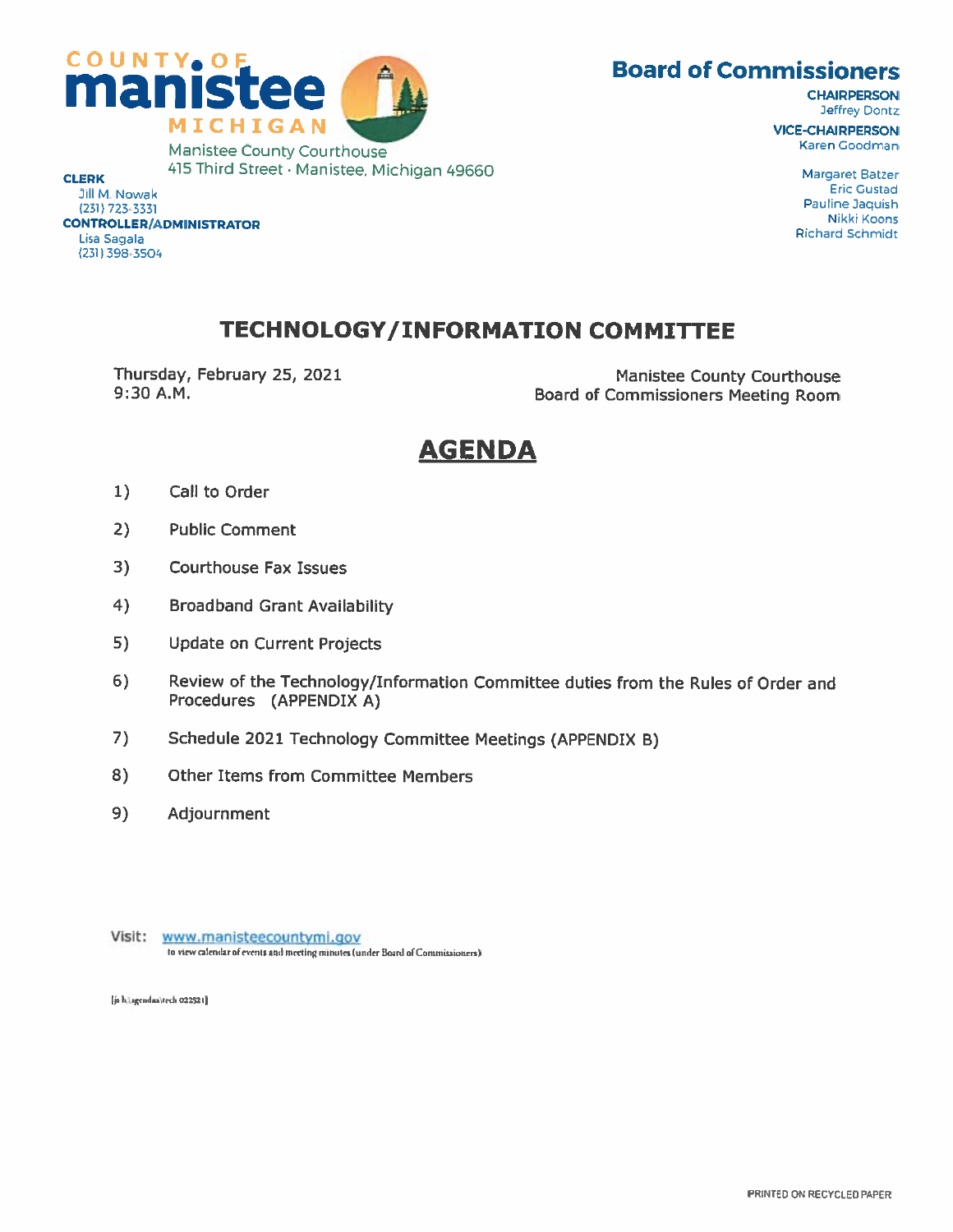# APPENDIX A

- 3. Public Safety Committee. This Committee may review and make recommendations in operations and policy. It shall be the duty of this committee to work in conjunction with Administration to study and advise the Board with respect to matters which otherwise are not covered by the Ways & Means Committee or the Physical Resources Committee. Functional areas of responsibility include Emergency Services, Sheriff's Office, Courthouse Security, Secondary Road Patrol, Marine Patrol, Jail, Animal Control, 9-1-1/Central Dispatch, County Ambulance Service and other public safety operations.
- 4. Technology/Information Committee. This Committee shall assess and evaluate present computer equipment and systems. Plan for upgrades in software, technology and uniformity in systems. Plan for Internet service County-wide (broadband) and microfilming and/or best method of preserving records. Continue work in G.I.S. systems.
- 5. Executive/Joint Court Committee. This Committee's functional areas of responsibility will include issues regarding County Administration, County Clerk, Prosecuting Attorney, Register of Deeds, County Board, Circuit Court, Friend of the Court, District Court, Probate Court, Child Care Fund, Law Library, Elections, Resolutions and shall serve as the Joint Court Committee with Benzie County.
- 6. Personnel Committee. This Committee shall provide oversight for the reviews and recommendations of all areas of personnel to include hiring/discharge, collective bargaining, compensation and classification, fringe benefits and employee grievances for all County Departments.
- 7. Green Team/Recycling Committee. This Committee shall be responsible for all solid waste and recycling-related issues and focuses on conservation and energy reduction techniques.
- 8. Regional Summit Committee. This Committee will plan a Regional Summit at least once per year, using <sup>a</sup> facilitator (new each time). Move meetings around the County. Also in charge of Employee Recognition Dinner - with <sup>a</sup> goat of 75% attending.
- 9. Public Defender Committee. This Committee's functional areas of responsibility will include issues regarding the Public Defender's Office.
- C. Special Assignments. There shall be, in addition to the standing committees, such other special assignments as the Chairperson, from time to time, may appoint and establish subject to approval of the board. The membership of all such special assignments shall automatically be vacated upon the succession to office of <sup>a</sup> new Chairperson to the Board. Such assignments include, but are not limited to, the